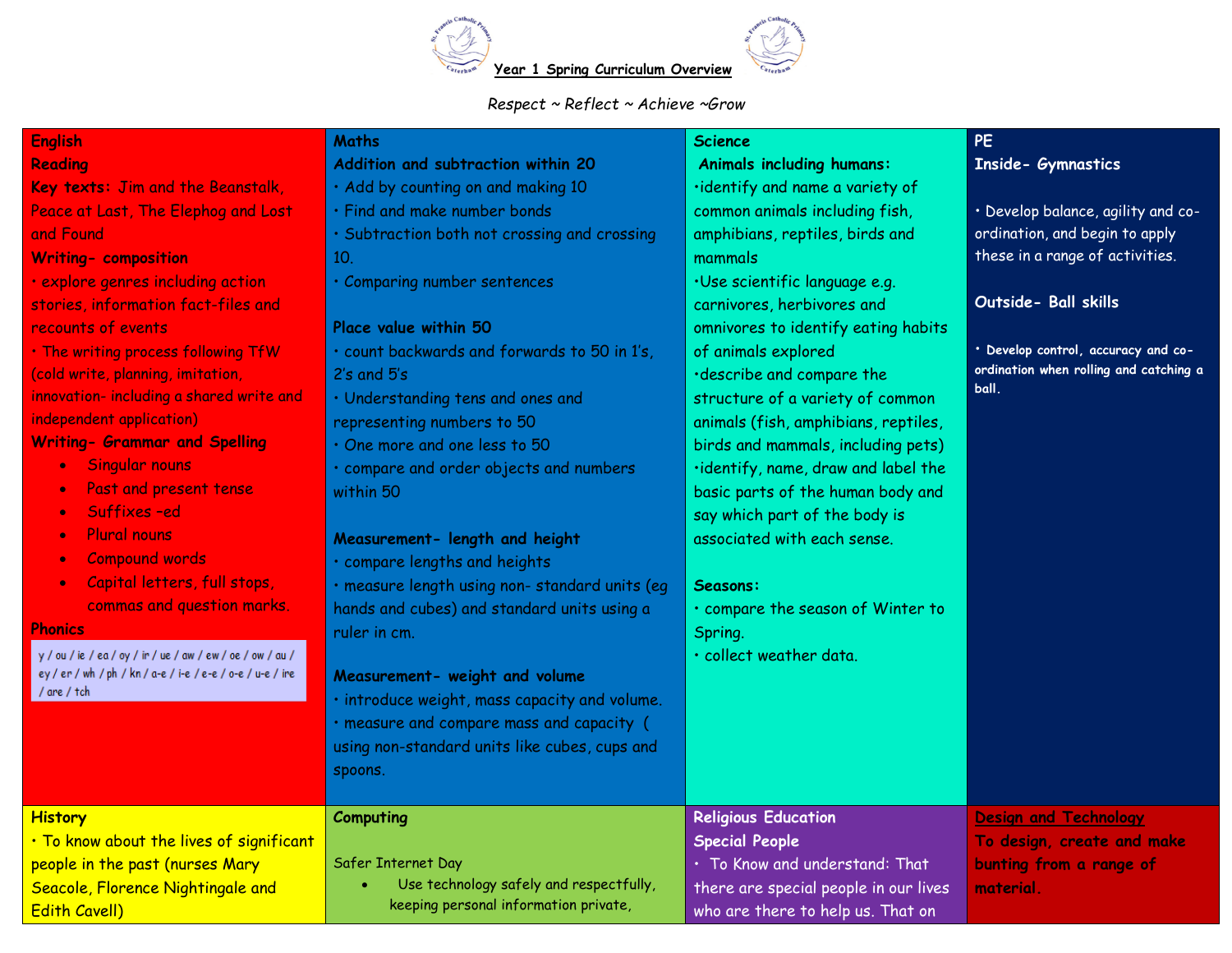| . To develop an awareness of the lives<br>of significant individuals in the past.<br>. To understand the differences and<br>similarities (in the context of<br>comparing Florence Nightingale, Mary<br><b>Seacole and Edith Cavel.)</b><br>· To begin to develop an understanding<br>of how we can remember significant<br>people from the past | identify where to go for help and support<br>when they have concerns about content or<br>contact on the internet or other online<br>technologies (digital literacy).<br>Lego Builders and Beebots<br>Purple Mash unit 1.4<br>Understand what algorithms are; how they<br>are implemented as programs on digital<br>devices; and that programs execute by<br>following precise and unambiguous<br>instructions.<br>Create and debug simple programs.<br>Use logical reasoning to predict the<br>behaviour of simple programs (Computer<br>Science).<br><b>Maze Explorers</b><br>Purple Mash unit 1.5<br>Understand what algorithms are; how they<br>$\bullet$<br>are implemented as programs on digital<br>devices; and that programs execute by<br>following precise and unambiguous<br>instructions.<br>Create and debug simple programs. Use<br>logical reasoning to predict the behaviour<br>of simple programs (Computer Science).<br><b>Typing skills</b><br>Use technology purposefully to create,<br>organise, store, manipulate and retrieve<br>digital content (Information technology). | Sunday, in church, we meet people<br>who do special jobs as we gather to<br>celebrate the Good News of Jesus<br>Meals.<br>To know that we celebrate a special<br>meal at Mass together, the<br>Eucharist reminds us of the Lord's<br>last Supper.<br>Change.<br>To learn how Lent is a time for<br>change in preparation for the<br>celebration of Easter. | To learn how to use a running<br>stitch to join material<br>together.<br><u>Art</u><br><b>Landscapes and Cityscapes.</b><br>· Use colour, texture, pattern<br>and line, to create landscapes<br>and cityscapes in a range of<br>materials.<br>· Describe the work of at<br>least two artists, identifying<br>one similarity and one<br>difference between their<br>work.<br>. To learn about the artists<br>Monet and Van Gogh and paint<br>in their style. |
|-------------------------------------------------------------------------------------------------------------------------------------------------------------------------------------------------------------------------------------------------------------------------------------------------------------------------------------------------|---------------------------------------------------------------------------------------------------------------------------------------------------------------------------------------------------------------------------------------------------------------------------------------------------------------------------------------------------------------------------------------------------------------------------------------------------------------------------------------------------------------------------------------------------------------------------------------------------------------------------------------------------------------------------------------------------------------------------------------------------------------------------------------------------------------------------------------------------------------------------------------------------------------------------------------------------------------------------------------------------------------------------------------------------------------------------------------------------|------------------------------------------------------------------------------------------------------------------------------------------------------------------------------------------------------------------------------------------------------------------------------------------------------------------------------------------------------------|-------------------------------------------------------------------------------------------------------------------------------------------------------------------------------------------------------------------------------------------------------------------------------------------------------------------------------------------------------------------------------------------------------------------------------------------------------------|
| <b>Music</b><br>· Exploring pitch, timbre, tempo,<br>dynamics<br>Animals - x3 Billy Goat's Gruff;<br>$\bullet$<br>x3 Tapping Teddies; Noah's<br>Ark                                                                                                                                                                                             | <b>PSHE/RSE</b><br>Safe relationships Recognising privacy;<br>staying safe; seeking permission<br>Naming parts of the body.                                                                                                                                                                                                                                                                                                                                                                                                                                                                                                                                                                                                                                                                                                                                                                                                                                                                                                                                                                       | Geography<br>To learn about our country, the United Kingdom<br><b>Locational Knowledge</b><br>· To name, locate and identify characteristics of the four countries<br>and capital cities of the UK and its surrounding seas.<br>.I can locate the UK using a map.                                                                                          |                                                                                                                                                                                                                                                                                                                                                                                                                                                             |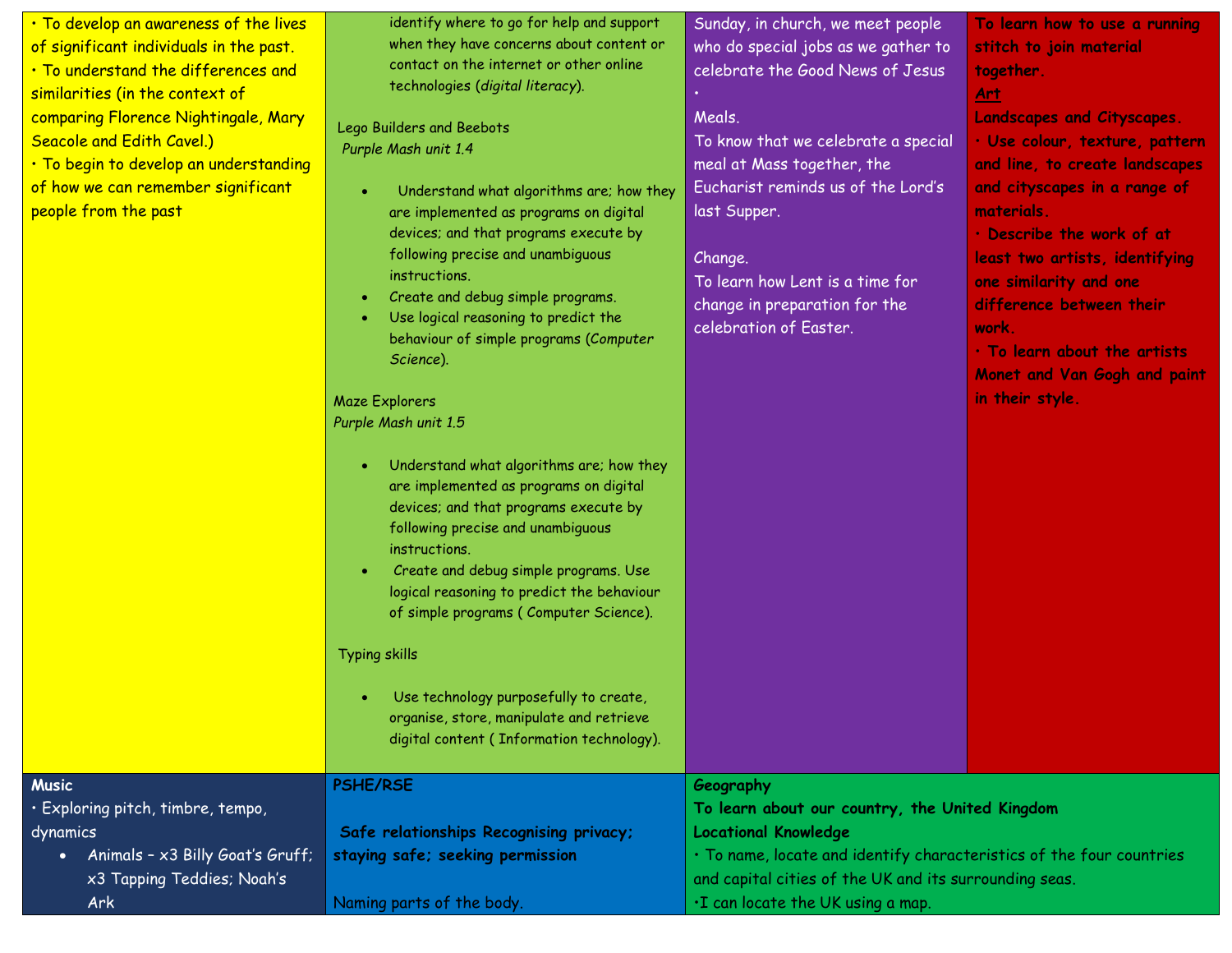- WINTER Vivaldi 'Four Seasons' (BBC Ten Pieces)
- Orchestral families strings and percussion
- Songs sing and accompany a variety of simple songs; Rounds/hold a part; Standing/posture; Florence Nightingale

• about situations when someone's body or feelings might be hurt and whom to go to for help

• about what it means to keep something private, including parts of the body that are private

• to identify different types of touch and how they make people feel (e.g. hugs, tickling, kisses and punches)

• how to respond if being touched makes them feel uncomfortable or unsafe

• when it is important to ask for permission to touch others

• how to ask for and give/not give permission

**Strengths and interests: jobs in the community.**

That everyone has different strengths, in and out of school

• about how different strengths and interests are needed to do different jobs

• about people whose job it is to help us in the community

• about different jobs and the work people do

## **Belonging to a community**

• that different people have different needs

• how we care for people, animals and other living things in different ways

• I can identify key features of the countries of the UK.

• I can explain what London is like using key words.

## **Place Knowledge**

• I can understand the differences between a 'town' and the 'countryside'.

• I can compare two capital cities- Brasilia and London.

## **Geographical skills**

• I can understand what an 'aerial view' shows.

• I can use different images (aerial maps, atlases and globes) to identify countries and landmarks of the UK